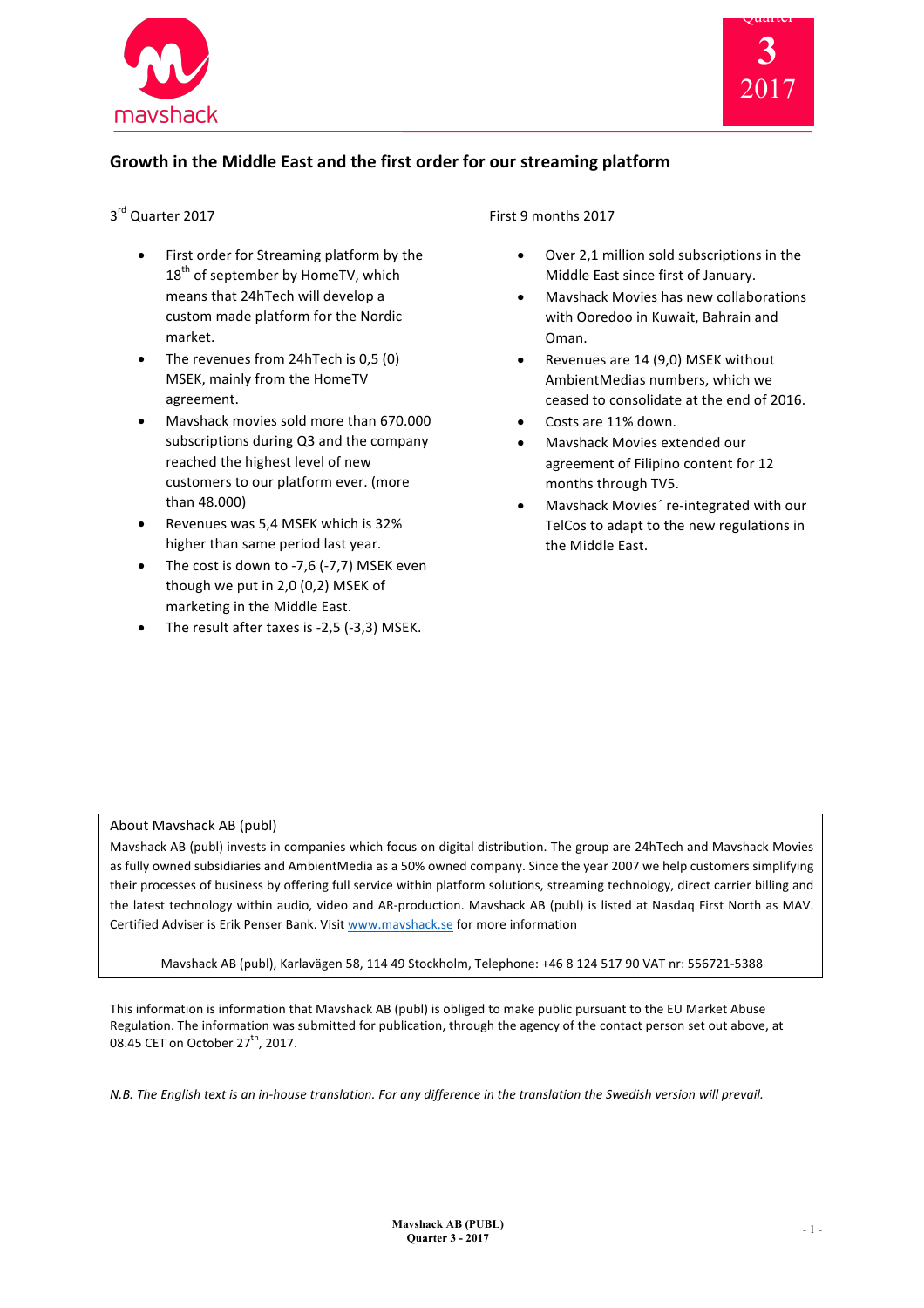



CEO update

## **Increased sales and lower cost**

The third quarter was intense and has brought us many positive things to carry on going forward. We got our first external customer for our streaming platform. Our tech-team is working with the platform HomeTV.se with launch during Q4 this year. HomeTV will become a streaming service adapted to the Nordic market, which means that we have the opportunity to show the market our skills in the streaming platform area.

24hTech will construct a custom made platform of the highest possible quality and that we will host and support it for the next 36 months. The agreement is based on fixed fee each month and also a variable fee based on the progress of HomeTV. On top of that we continue to invoice services surrounding the core service on a consultancy basis.

We are currently being hold back by the fact that we have to decline customers our services due to lack of resources. This is something that I am looking in to and plan to adjust during Q4.

Mayshack Movies continue to focus on growth and by that we have increased the marketing activities heavily in the Middle East which is our exclusive market for marketing. We also take the opportunity to evaluate our marketing collaborations to see if we find efficient partners to work with. (For example, lower cost, more new customers.)

Our marketing campaigns has been successful since we have been able to attract all time high numbers when it comes to new customers. This quarter is the best ever for our company when it comes to attracting new customers!

AmbientMedia continue their fine work within the animation studio with producing film for international customers. That is a competence greatly appreciated on the global market and the company has thorough experience with these productions.

The result for our group is better that the same period last year. The difference in the numbers is based on the fact that we do not consolidate AmbientMedia anymore. If we extract the numbers from AmbientMedia from 2016 we do have an increase in sales with 32% and a reduction of cost. Which is very positive!

Now we are looking forward to the launch of HomeTV on the Swedish market and a good development of sales and result for Q4!

//Tommy Carlstedt CEO Mavshack AB (publ)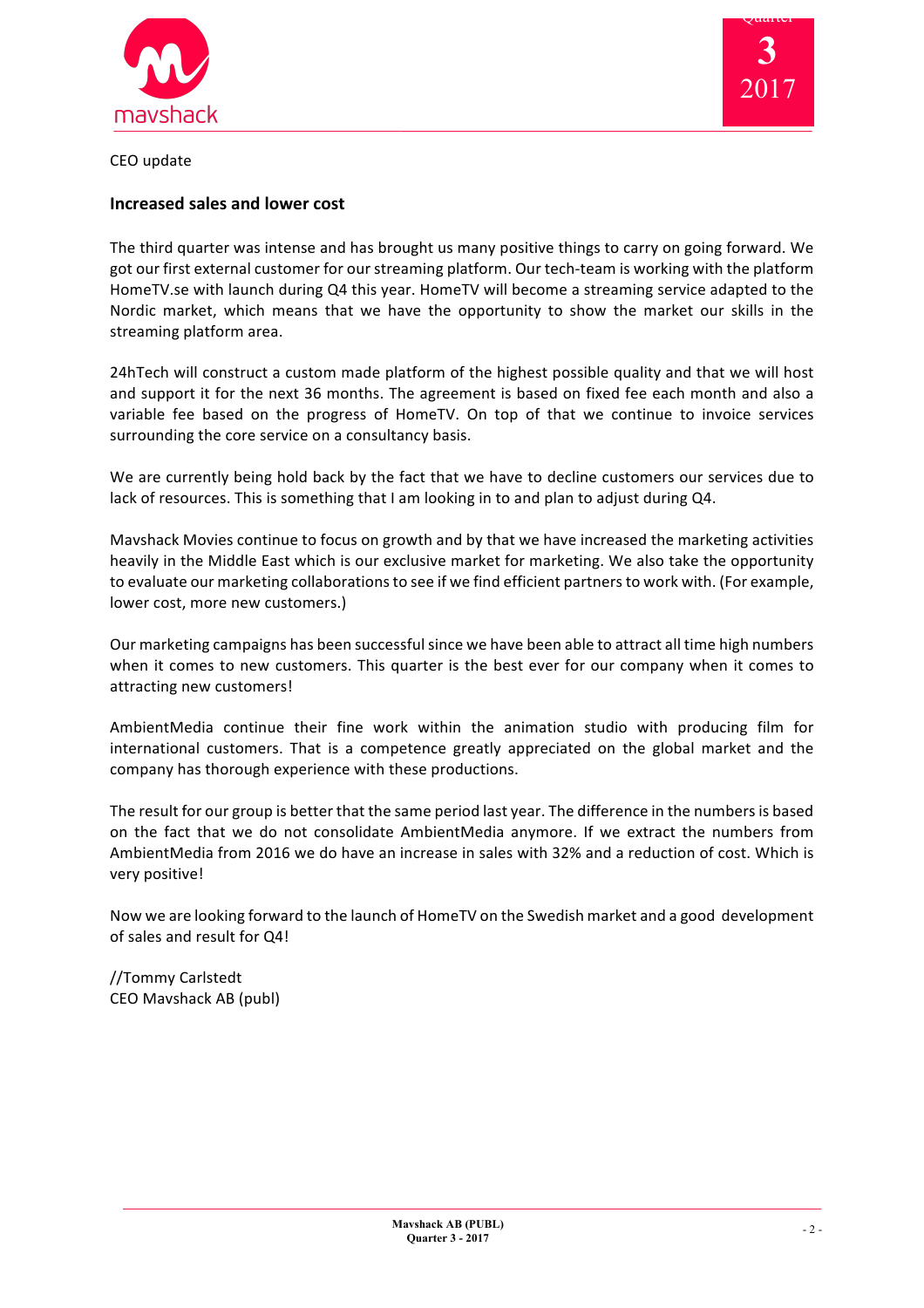



# **Operations**

Mavshack AB (publ) consists of three operating companies:

24hTech is an IT development company focused on companies (B2B) and has its main focus on the Nordic market. Areas in which the company operates is partly related to all that is related to streaming mobile media, but also all other IT developments that customers may need.

Mavshack Movies business is aimed at consumers (B2C) primarily in the Middle East and consumes mainly live-broadcast sports as well as television shows. Users mainly buy day subscription that are automatically renewed through their mobile phone subscriptions.

AmbientMedia is a Philippine affiliate company (owned 50% by Mavshack AB (publ)) who works with animation, video and audio production. The company operates in an international market towards companies (B2B).

### Sales and earnings (compared with previous quarter)

Sales during Qrt 3 2017 (Jul-Sep) amounted to 5.4 MSEK (6,3), of which 0,0 MSEK (2.2) is attributable to Ambient Media consolidated from July 2015 to December 2016. The largest volume is subscription plans sold in Kuwait and United Arab Emirates (UAE) through a technical integration (API) with large Telecom companies, where subscribers use their mobile as a means of payment. This has proven to be a cost-effective, easy and user-friendly way to use Mavshack's media platform in these countries.

Operating profit for the quarter amounted to MSEK -2.1 (-3,4). A strong cost control is still a priority until Mavshack's financial position allows for another priority.

#### **Financial position**

Cash and cash equivalents amounted to MSEK 0.9 (1.5). At the end of the period, equity amounted to SEK 24,2 million (62,5) in the Group, which gives a solidity of 71% (85%). The parent company reports equity at the end of the period of MSEK 38,8 (47,6), which gives a solidity of 97% (81%).

#### **Looking forward**

The company's plan for 2017 are to continue to integrate additional mobile operators. The aim is to use the experience gained from implementation with Etisalat, Du, Viva and Ooredoo in Bahrain, Kuwait, Oman and the United Arab Emirates. For 24hTech's part, the launch of HomeTV is a priority.

#### **Report of the Board and CEO**

Board and CEO certify that this report gives a true and fair view of Mavshacks financial position and results and describes significant risks and uncertain factors that Mayshack faces.

#### **Auditor's examination**

The interim report has not been subject to auditor review.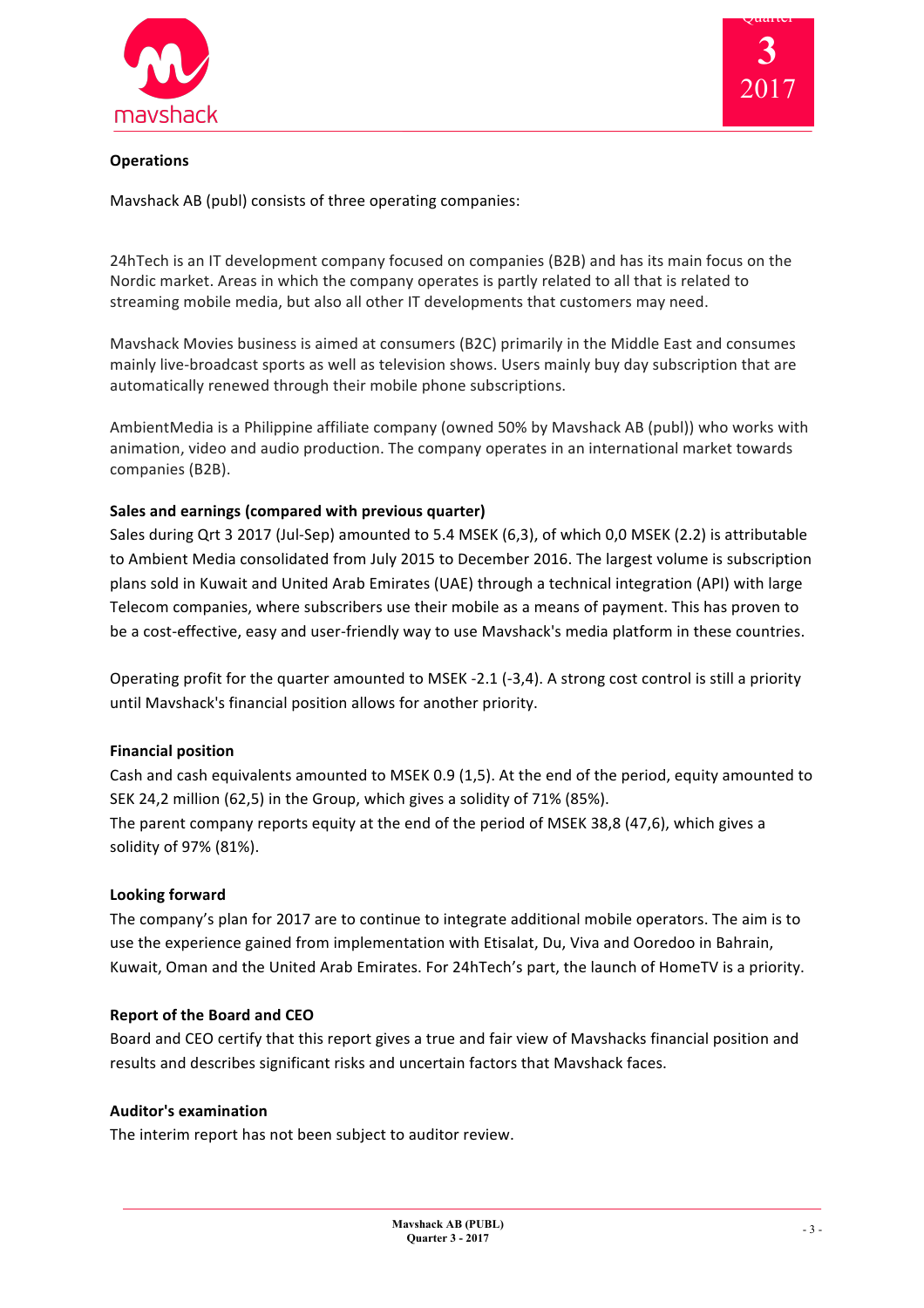



# **Accounting and valuation principles**

From 1 January 2014, the Group / Company BFNAR 2012 1. The interim report has been prepared in accordance with the Annual Accounts Act and the Swedish Accounting Standards Board BFNAR 2012: 1 Annual report and consolidated (K3).

## **Risks and uncertainties**

Mavshack AB (publ) significant risks and uncertainties are described in the prospectus prepared in connection with the rights issue carried out during the first half of 2015. The prospectus is available at the Company's website. No new significant risks or uncertainties are judged to have occurred.

### **Next report**

Interim Report 4 for the financial year 2017 will be published on February 23th 2018.

Stockholm October 27, 2017

Mavshack AB (publ) Board of Directors

**For more information contact:** CEO Tommy Carlstedt Phone: +46 8 124 517 90 or e-mail: ir@mavshack.com

All reports are available on the company's website www.mavshack.se.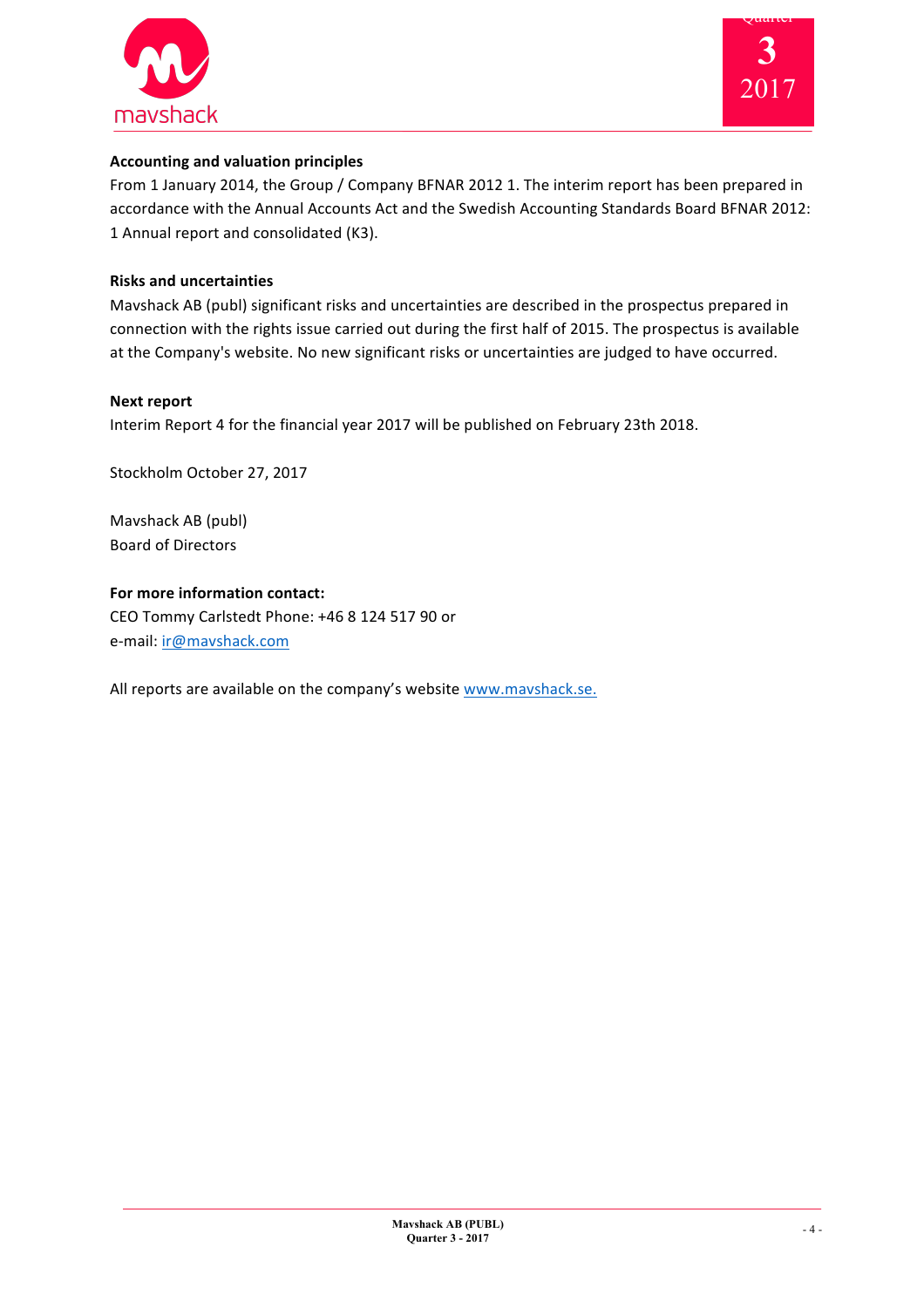

| Qrt - Group                                                |              |              |              |                |              |              |              |              |
|------------------------------------------------------------|--------------|--------------|--------------|----------------|--------------|--------------|--------------|--------------|
| (Ksek)                                                     | Qrt. 3, 2017 | Qrt. 2, 2017 | Qrt. 1, 2017 | Qrt. 4, 2016   | Qrt. 3, 2016 | Qrt. 2, 2016 | Qrt. 1, 2016 | Qrt. 4, 2015 |
| Revenues                                                   | 5422         | 3 3 6 2      | 5 1 8 8      | 8 3 0 3        | 6 3 2 6      | 4742         | 4651         | 6878         |
| Expenses                                                   | $-7563$      | $-5601$      | $-7357$      | $-18202$       | $-9693$      | $-8156$      | $-10608$     | $-12396$     |
| Operating profit/loss                                      | $-2141$      | $-2239$      | $-2169$      | $-9899$        | $-3367$      | $-3414$      | $-5957$      | $-5518$      |
| Financials                                                 | $-322$       | $-244$       | $-299$       | $-260$         | 102          | $-119$       | $-39$        | $-312$       |
| Net Income                                                 | $-2463$      | $-2483$      | $-2468$      | $-10159$       | $-3265$      | $-3533$      | $-5996$      | $-5830$      |
| Statement of cash flow                                     |              |              |              |                |              |              |              |              |
| -cash flow from current operations                         | $-1745$      | $-2401$      | $-2020$      | $-3867$        | $-1071$      | $-1992$      | $-3790$      | $-4134$      |
| -cash flow from operating activities                       | $-759$       | 3003         | $-2227$      | 3890           | $-6078$      | 1 2 2 2      | 1 4 0 7      | 14 239       |
| -cash flow from investing activities                       | $-995$       | $\Omega$     | $\Omega$     | $-1169$        | $\Omega$     | $\Omega$     | $\Omega$     | $-52$        |
| -cash flow from financing activities                       | 3822         | $-2$         | 3 9 3 4      | $\overline{0}$ | 7 2 9 2      | 0            | 1733         | $-8964$      |
| Cash flow from the period                                  | 323          | 600          | $-313$       | $-1146$        | 143          | $-770$       | $-650$       | 1089         |
| Cash and cash equivalents, begining of period              | 618          | 18           | 331          | 1477           | 1 3 3 4      | 2 104        | 2754         | 1665         |
| Cash and cash equivalents, ending of period                | 941          | 618          | 18           | 331            | 1 4 7 7      | 1 3 3 4      | 2 104        | 2754         |
| Earnings per share                                         |              |              |              |                |              |              |              |              |
| (Instrument registered at the Swedish Company Register)    |              |              |              |                |              |              |              |              |
| Before dilution                                            |              |              |              |                |              |              |              |              |
| Number of shares                                           | 199 999 999  | 167 676 943  | 167 676 943  | 147 106 943    | 147 106 943  | 117 106 943  | 117 106 943  | 113 540 747  |
| Weigthed number of shares                                  | 173 553 471  | 157 391 943  | 157 391 943  | 147 106 943    | 132 106 943  | 117 106 943  | 115 323 845  | 102 591 960  |
| Net Income                                                 | $-2463158$   | $-24833343$  | $-2467862$   | $-10227241$    | -3 303 783   | -3 589 591   | -3 303 783   | -28 933 886  |
| Weigthed number of shares                                  | 173 553 471  | 157 391 943  | 157 391 493  | 147 106 943    | 132 106 943  | 117 106 943  | 115 323 845  | 102 591 960  |
| Net Income per share before dilution                       | $-0,014$     | $-0.016$     | $-0.016$     | $-0,070$       | $-0,025$     | $-0,031$     | $-0.029$     | $-0,282$     |
| After dilution                                             |              |              |              |                |              |              |              |              |
| Subscribed shares under registration                       | $\Omega$     | $\Omega$     | $\Omega$     | $\Omega$       | $\Omega$     | $\Omega$     | $\Omega$     | 3 566 196    |
| Not used mandate for board of directors to issue new share | 47 676 945   | 14 430 000   | 14 430 000   | 35 000 000     | 50 000 000   | 80 000 000   | 10 000 000   | 10 000 000   |
| Stockoptions, equivalent number of shares                  | 15 000 000   | 15 000 000   | 15 000 000   | 25 000 000     | 10 000 000   | 10 000 000   | 10 000 000   | 10 000 000   |
| Weigthed number of shares after dilution                   | 236 230 416  | 186 821 943  | 186 821 943  | 207 106 943    | 192 106 943  | 207 106 943  | 135 323 845  | 126 158 156  |
| Net Income                                                 | $-2463158$   | $-24833343$  | $-2467862$   | $-10227241$    | -3 303 783   | -3 589 591   | -3 303 783   | -5 830 470   |
| Weighed number of shares                                   | 236 230 416  | 186 821 943  | 186 821 943  | 207 106 943    | 192 106 943  | 207 106 943  | 135 323 845  | 126 158 156  |
| Net Income per share after dilution                        | $-0,010$     | $-0,013$     | $-0,013$     | $-0,049$       | $-0,017$     | $-0,017$     | $-0,024$     | $-0,046$     |
| Solidity                                                   | 71%          | 69%          | 74%          | 69%            | 85%          | 79%          | 82%          | 84%          |

| Earnings per share                                          | 3 months end of period |              |              | 9 months end of period |              | 6 months end of period |  |
|-------------------------------------------------------------|------------------------|--------------|--------------|------------------------|--------------|------------------------|--|
| (Instrument registered at the Swedish Company Register)     | Sep 30, 2017           | Sep 30, 2016 | Sep 30, 2017 | Sep 30, 2016           | Jun 30, 2017 | Jun 30, 2016           |  |
| Before dilution                                             |                        |              |              |                        |              |                        |  |
| Number of shares                                            | 199 999 998            | 147 106 943  | 199 999 998  | 147 106 943            | 167 676 943  | 117 106 943            |  |
| Weigthed number of shares                                   | 173 553 471            | 132 106 943  | 173 553 471  | 119 375 058            | 157 391 943  | 115 323 845            |  |
| Net Income                                                  | $-2463158$             | -3 303 783   | $-7414363$   | $-12864367$            | $-4951205$   | $-9560584$             |  |
| Weigthed number of shares                                   | 173 553 471            | 132 106 943  | 173 553 471  | 119 375 058            | 157 391 943  | 115 323 845            |  |
| Net Income per share before dilution                        | $-0,014$               | $-0,025$     | $-0,043$     | $-0,108$               | $-0,031$     | $-0,083$               |  |
| After dilution                                              |                        |              |              |                        |              |                        |  |
| Subscribed shares under registration                        |                        |              |              |                        |              | C                      |  |
| Not used mandate for board of directors to issue new shares | 47 676 945             | 50 000 000   | 47 676 945   | 50 000 000             | 14 430 000   | 80 000 000             |  |
| Stockoptions, equivalent number of shares                   | 15 000 000             | 10 000 000   | 15 000 000   | 10 000 000             | 15 000 000   | 10 000 000             |  |
| Weigthed number of shares after dilution                    | 236 230 416            | 192 106 943  | 236 230 416  | 192 106 943            | 186 821 943  | 205 323 845            |  |
| Net Income                                                  | $-2463158$             | -3 303 783   | $-7414363$   | $-12864367$            | $-4951205$   | $-9560584$             |  |
| Weigthed number of shares                                   | 236 230 416            | 192 106 943  | 236 230 416  | 192 106 943            | 186 821 943  | 205 323 845            |  |
| Net Income per share after dilution                         | $-0,010$               | $-0,017$     | $-0,031$     | $-0,067$               | $-0,027$     | $-0,047$               |  |

| Income statement - Group                        |                     |                     |                     |                     |                     |                     |                     |
|-------------------------------------------------|---------------------|---------------------|---------------------|---------------------|---------------------|---------------------|---------------------|
|                                                 | 1 jul - 30 sep 2017 | 1 jul - 30 sep 2016 | 1 jan - 30 sep 2017 | 1 jan - 30 sep 2016 | 1 jan - 30 jun 2017 | 1 jan - 30 jun 2016 | 1 jan - 31 dec 2016 |
| Revenues                                        |                     |                     |                     |                     |                     |                     |                     |
| Net Revenues                                    | 4 368 109           | 6 246 353           | 12 663 537          | 15 383 685          | 8 2 9 5 4 2 8       | 9 137 332           | 23 574 304          |
| Activated costs                                 | 994 732             |                     | 994 732             |                     |                     |                     |                     |
| Other Income                                    | 58 943              | 79 298              | 314 013             | 334 957             | 255 070             | 255 659             | 447 216             |
| <b>Total Revenues</b>                           | 5 421 784           | 6 325 651           | 13 972 282          | 15 718 642          | 8 550 498           | 9 3 9 2 9 9 1       | 24 021 520          |
| <b>Operating Expenses</b>                       |                     |                     |                     |                     |                     |                     |                     |
| Direct cost of goods sold                       | -4 110 128          | -2 947 279          | -9 668 101          | -7858380            | -5 557 973          | -4 911 101          | -12 347 842         |
| Other External costs                            | $-1981624$          | $-2755713$          | $-5416381$          | -8 476 249          | $-3434757$          | -5 720 536          | $-11748122$         |
| Personnel costs                                 | $-1381103$          | -1 756 160          | -4 519 548          | -5 841 798          | -3 138 445          | -4 085 638          | -7874009            |
| Depreciation                                    | 173 222             | $-2$ 162 987        | $-387825$           | $-5941009$          | $-561047$           | -3778022            | $-8998619$          |
| Other operating expenses                        | $-263667$           | $-71.351$           | $-530400$           | $-339865$           | $-266733$           | $-268514$           | -5 691 076          |
| Total operating expenses                        | -7 563 300          | -9 693 490          | $-20522255$         | -28 457 301         | $-12958955$         | -18 763 811         | -46 659 668         |
| Operating profit/loss (-)                       | $-2$ 141 516        | -3 367 839          | $-6549973$          | $-12738659$         | -4 408 457          | -9 370 820          | $-22638148$         |
| Financials                                      |                     |                     |                     |                     |                     |                     |                     |
| Write down of long term assets                  |                     |                     |                     |                     |                     |                     | $-100000$           |
| Result from associated companies                | $-320508$           |                     | $-859884$           |                     | -539 376            |                     |                     |
| Other interest income and similar profit/loss   |                     | 102 062             | $-26$               | 103 011             | $-26$               | 949                 | 286                 |
| Other interest expenses and similar profit/loss | $-1134$             |                     | $-4480$             | $-158732$           | $-3,346$            | $-158732$           | $-215493$           |
| Financials, net                                 | $-321642$           | 102 062             | $-864390$           | $-55721$            | $-542748$           | $-157783$           | $-315207$           |
| Profit/Loss (-) after financials                | $-2463158$          | -3 265 777          | $-7414363$          | -12 794 380         | -4 951 205          | $-9528603$          | -22 953 355         |
| Taxes                                           |                     | $-38006$            |                     | $-69987$            |                     | $-31981$            | $-138253$           |
| Net Income for the period                       | $-2463158$          | -3 303 783          | -7 414 363          | -12 864 367         | -4 951 205          | -9 560 584          | -23 091 608         |
| Related to:                                     |                     |                     |                     |                     |                     |                     |                     |
| Parent Company Shareholders                     | $-2463158$          | $-2621245$          | $-7414363$          | $-11$ 112 446       | -4 951 205          | $-8491201$          | -20 402 337         |
| Minority interest                               |                     | $-682538$           |                     | $-1751921$          |                     | $-1069383$          | -2 689 271          |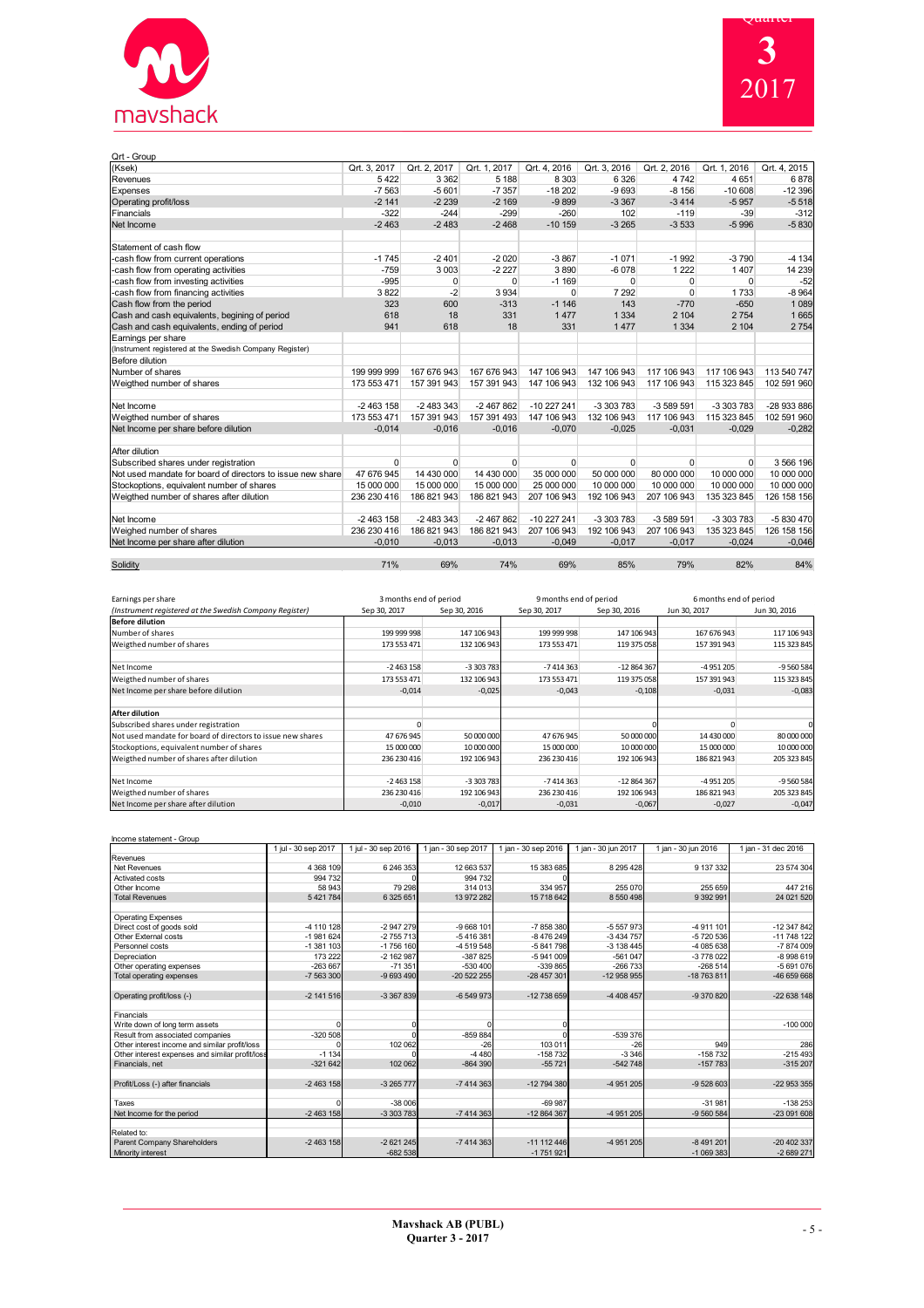



| Assets - Group                                           |              |                 |                |
|----------------------------------------------------------|--------------|-----------------|----------------|
|                                                          | 2017-09-30   | 2016-09-30      | 2016-12-31     |
| <b>Fixed assets</b>                                      |              |                 |                |
| Intangible fixed assets                                  |              |                 |                |
| Balanced expenses for research                           | 0            |                 |                |
| and development                                          | 1 454 543    | 1 000 562       | 787 616        |
| Concessions, patents, licenses, trademarks and sir       | 0            | O               | 0              |
| Goodwill                                                 | 0            | 50 968 007      | ŋ              |
| Total intangible fixed assets                            | 1 454 543    | 51 968 569      | 787 616        |
| Tangible fixed assets                                    |              |                 |                |
| Inventories                                              | 83 604       | 14 111 882      | 143 624        |
| Total tangible fixed assets                              | 83 604       | 14 111 882      | 143 624        |
| <b>Financial fixed assets</b>                            |              |                 |                |
| Shares in associated companies                           | 27 890 116   |                 | 28 750 000     |
| Other long term interests                                | ი            | 300 000         |                |
| <b>Total financial fixed assets</b>                      | 29 428 263   | 66 380 451      | 29 681 240     |
| <b>Current Assets</b>                                    |              |                 |                |
| Trade receivables                                        | 647 418      | 3823372         | 3 487 507      |
| Tax receivables                                          | 48 064       | 12720           | 14 628         |
| Other receivables                                        | 518 352      | 1 531 235       | 795 378        |
| Prepaid cost and accrued income                          | 2 358 567    | 711 376         | 349 820        |
| Total current receivables                                | 3 572 401    | 6 078 703       | 4 647 333      |
| Cash and bank balances                                   | 940 887      | 1 477 575       | 331 477        |
| <b>Total current assets</b>                              | 4 513 288    | 7 556 278       | 4978810        |
| <b>TOTAL ASSETS</b>                                      | 33 941 551   | 73 936 729      | 34 660 050     |
| Equity and Liabilities - Group                           |              |                 |                |
|                                                          | 2017-09-30   | 2016-09-30      | 2016-12-31     |
| Equity                                                   |              |                 |                |
| Issued and paid-up-share capital                         | 20 000 000   | 14 710 761      | 14 710 695     |
| Ongoing rights issue                                     |              | 0               | 0<br>0         |
| Share premium reserve                                    | 166 381 530  | 164 061 614     | 163 867 355    |
| Free reserves and net profit/loss of the period          | -162 200 517 | -148 053 033    | -154 736 425   |
| Equity attributable to the parent company's shareholders | 24 181 013   | 30 719 342      | 23 841 625     |
| Minority interest                                        |              | 0<br>31 816 614 | 0              |
| <b>Total equity</b>                                      | 24 181 013   | 62 535 956      | 23 841 625     |
| <b>Non-current liabilities</b>                           |              |                 |                |
| Other non-current liabilities                            |              | 1 001 908<br>0  | 0              |
| Total non-current liabilities                            |              | 1 001 908<br>0  | $\overline{0}$ |
| <b>Current liabilities</b>                               |              |                 |                |
| Liabilities to credit institutions                       |              | 0               | 0<br>0         |
| Trade creditors                                          | 7 295 819    | 7 200 568       | 6408695        |
| Other current liabilities                                | 657 351      | 1 140 032       | 2 353 051      |
| Accrued expenses and deffered income                     | 1807368      | 2 058 265       | 2056679        |

Total current liabilities 9 760 538 10 398 865 10 818 425

TOTAL EQUITY AND LIABILITIES 23 941 551 33 941 551 73 936 729 34 660 050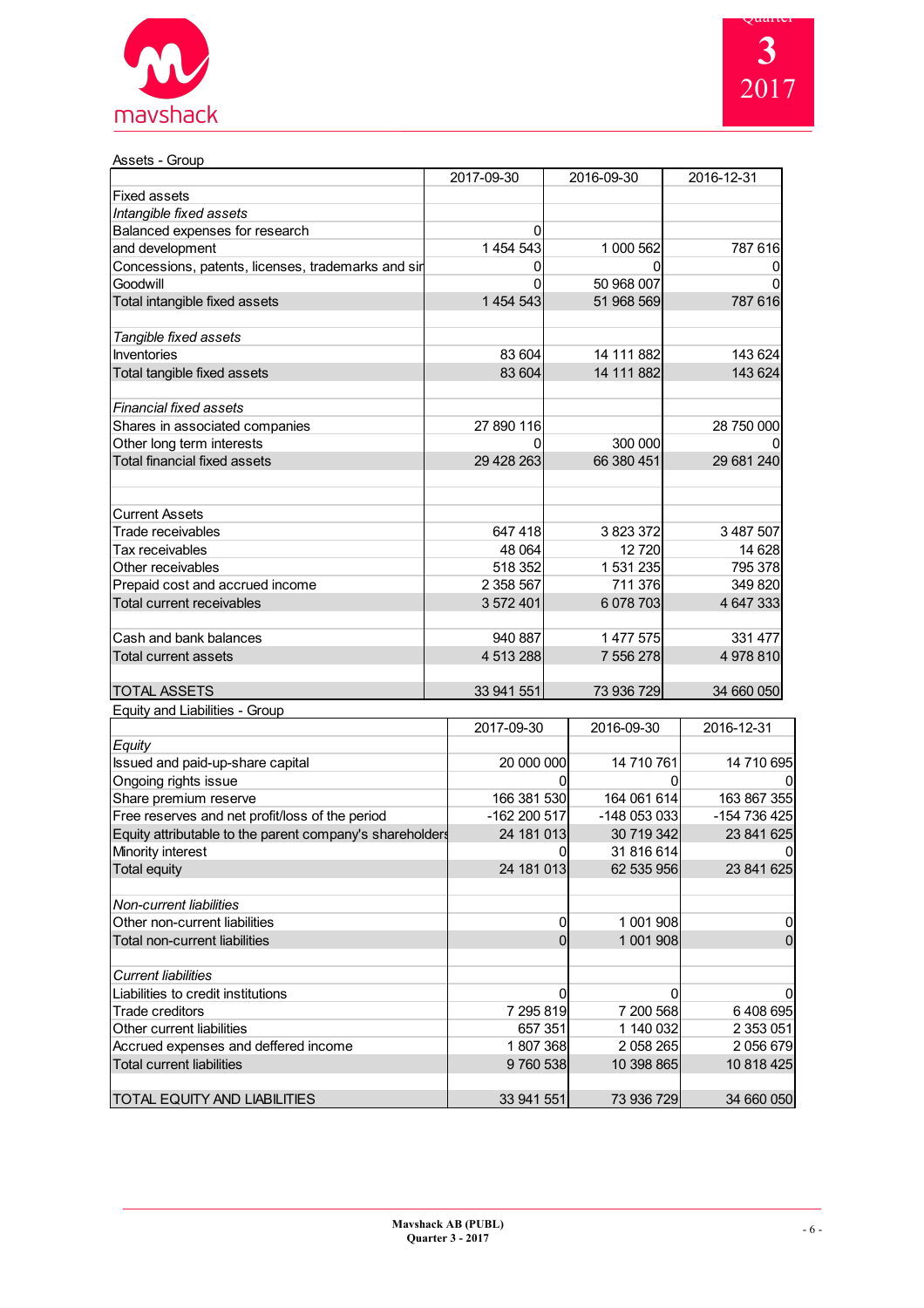| mavshack |  |
|----------|--|

a sa nag



| Changes in Equity - Group                   | 9 month      | 9 month      | 6 month      | 6 month      | Year         |
|---------------------------------------------|--------------|--------------|--------------|--------------|--------------|
|                                             | jan-sep 2017 | jan-sep 2016 | jan-jun 2017 | jan-jun 2016 | jan-dec 2016 |
| Total equity at the beginning of the period | 23 841 625   | 66 191 278   | 23 841 625   | 66 191 278   | 66 191 278   |
|                                             |              |              |              |              |              |
| Change in share issues                      | 5 289 305    | $-42059613$  | 2 057 000    | $-45059613$  | -42 059 679  |
| Change in share premium reserve             | 2 5 14 1 74  | 51 177 313   | 924 957      | 46 962 050   | 22 904 548   |
| Cost of new issues                          | $-49728$     | $-102914$    | -49 728      | -50 070      | $-102914$    |
| Acc translation difference                  |              | 194 259      | $\Omega$     | $-618387$    |              |
| Profit or loss for the period               | -7414363     | $-12864367$  | $-4951205$   | $-9560584$   | $-23091608$  |
| Minority interest                           |              | 31816614     | $\Omega$     | 32 297 222   | $\Omega$     |
|                                             |              |              |              |              |              |
| Total equity at the end of the period       | 24 181 013   | 62 535 956   | 22 822 649   | 57 864 674   | 23 841 625   |

| Consolidated statement of cash flow - Group                            | 3 month             | 3 month             | 9 month             | 9 month             | 6 month             | 6 month             | 12 month            |
|------------------------------------------------------------------------|---------------------|---------------------|---------------------|---------------------|---------------------|---------------------|---------------------|
|                                                                        | 1 jul - 30 sep 2017 | 1 jul - 30 sep 2016 | 1 ian - 30 sep 2017 | 1 jan - 30 sep 2016 | 1 ian - 30 iun 2017 | 1 ian - 30 iun 2016 | 1 ian - 31 dec 2016 |
| (SEK)                                                                  |                     |                     |                     |                     |                     |                     |                     |
| Operating activities                                                   |                     |                     |                     |                     |                     |                     |                     |
| Net Income                                                             | $-2463158$          | $-3265777$          | $-7414363$          | -12 794 380         | -4 951 205          | $-9528603$          | -22 953 355         |
| Adiustments to reconcile net income to cash                            | 718 431             | 2 194 968           | 1 247 709           | 5941009             | 529 278             | 3746041             | 12 123 250          |
| Adjusted Income                                                        | $-1744727$          | -1 070 809          | $-6$ 166 654        | -6 853 371          | -4 421 927          | -5 782 562          | $-10830105$         |
| Cash flow from current operations before<br>changes in working capital | $-1744727$          | $-1070809$          | $-6$ 166 654        | -6 853 371          | -4 421 927          | $-5782562$          | $-10830105$         |
| Cash flow from changes in working capital                              |                     |                     |                     |                     |                     |                     |                     |
| Increase(-)/Decrease(+) in operating receivables                       | 3 546 162           | -3 026 024          | 12 321 573          | -2876246            | 8775411             | 149 778             | $-2056158$          |
| Increase(-)/Decrease(+) in operating liabilities                       | -4 305 156          | -3 052 020          | -12 304 529         | $-572589$           | -7 999 373          | 2 479 431           | 2606942             |
| Cash flows from operating activities                                   | $-2503721$          | $-7$ 148 853        | $-6149610$          | $-10302206$         | -3 645 889          | $-3$ 153 353        | $-10279321$         |
| Investing activities                                                   |                     |                     |                     |                     |                     |                     |                     |
| Acquisition of subsidiary                                              |                     |                     |                     |                     |                     |                     | -1 368 981          |
| Investments in intangible assets                                       | $-994732$           |                     | $-994732$           |                     |                     |                     | 0                   |
| Försäljning av imatteriella anläggningstillgångar                      |                     |                     |                     |                     |                     |                     | $\Omega$            |
| Investments in tangible assets                                         |                     |                     |                     |                     |                     |                     | 200 000             |
| Investeringar i finansiella tillgångar                                 |                     |                     |                     |                     |                     |                     |                     |
| Cash flow from investing activities                                    | $-994732$           |                     | $-994732$           | $\Omega$            | $\Omega$            | U                   | $-1$ 168 981        |
| <b>Financing activities</b>                                            |                     |                     |                     |                     |                     |                     |                     |
| Share issue                                                            | 3 821 522           | 7 345 331           | 7803480             | 9 128 429           | 3 981 958           | 1783098             | 9 128 427           |
| Cost of new issues                                                     |                     | $-52844$            | $-49728$            | $-102914$           | $-49728$            | $-50070$            | $-102914$           |
| Borrowings                                                             |                     |                     |                     |                     |                     |                     |                     |
| Cash flow from financing activities                                    | 3 821 522           | 7 292 487           | 7 753 752           | 9 0 25 5 15         | 3 932 230           | 1733028             | 9 0 25 5 13         |
| Cash flow for the period                                               | 323 069             | 143 634             | 609 410             | $-1276691$          | 286 341             | $-1420325$          | $-2422789$          |
| Cash and cash equivalents, beginning of period                         | 617818              | 1 333 941           | 331 477             | 2 754 266           | 331 477             | 2 754 266           | 2 754 266           |
| Cash and cash equivalents, end of period                               | 940 887             | 1 477 575           | 940 887             | 1 477 575           | 617818              | 1 333 941           | 331 477             |

Income statement - Parent 1 jul - 30 sep 2017 1 jul - 30 sep 2016 1 jan - 30 sep 2017 1 jan - 30 sep 2016 1 jan - 30 jun 2017 1 jan - 30 jun 2016 1 jan - 31 dec 2016 Revenues<br>Net Revenue<br>Other Income<br>Total Revenues Net Revenue 144 922 | 11 549 | 930 839 | 434 650 | 785 917 | 423 101 | 446 201 Other Income 0 0 0 174 0 174 174 Total Revenues | 144 922| 11 549| 930 839| 434 824| 785 917| 423 275| 446 375 011 Direct cost of pools sold<br>
29 Octer Cost of Direct Cost of Cost of Direct Cost of Direct Cost of Direct Cost<br>
29 Octer Cost Cost of Direct Cost of Cost of Cost of Cost of Cost of Cost of Cost of Cost of Cost of Cost of Operating profit/loss (-) -454 143 -454 143 -1 153 227 -1 029 577 -2 699 807 -575 434 -1 546 580 -3 483 117 9<br>
13875000<br>
13875000<br>
1387600<br>
1397600<br>
1397600<br>
139760 1397600<br>
1497 157694<br>
Financials, net expenses and similar profit/loss<br>
2016 14972 157694<br>
14978 157694 157694<br>
14978 157694 1497<br>
14912 157694 14978 1498<br>
14912 157 Profit/Loss (-) after financials -774 902 -1 132 775 -1 132 775 -1 890 120 -1 128 -1 115 218 -1 704 386 -17 490 -17 490 17 490 -1 115 218 Taxes 0 0 0 0 0 1 132 774 902 -1 132 775 -1 1390 -2 837 161 -1 15 218 -1 16 -1704 386 -174 95 712 -1 115 218 -1704 386 -17 495 712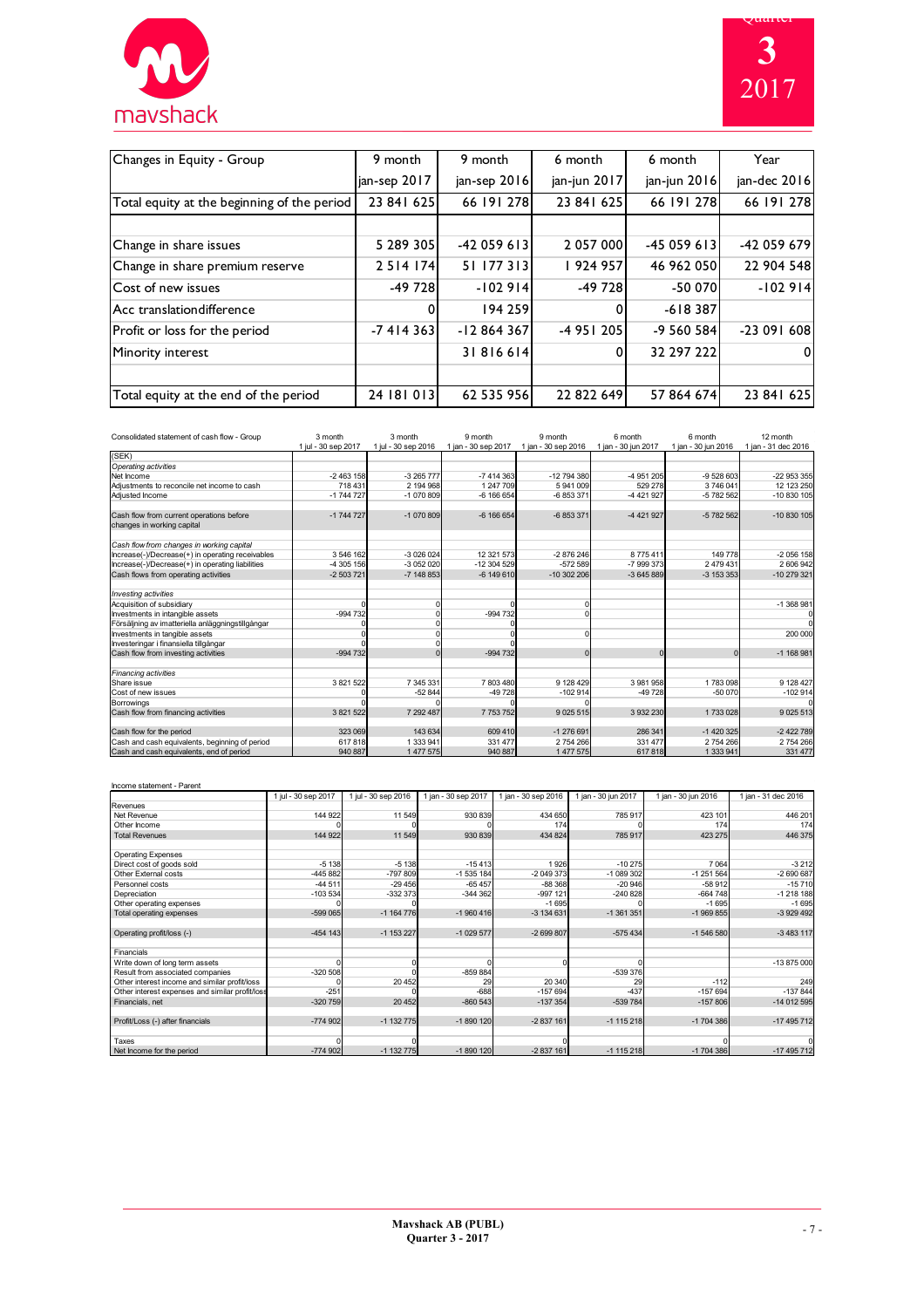



| Assets - Parent                       |            |            |             |
|---------------------------------------|------------|------------|-------------|
|                                       | 2017-09-30 | 2016-09-30 | 2016-12-31  |
| <b>Fixed Assets</b>                   |            |            |             |
| Intangible fixed assets               |            |            |             |
| Balance expenses for research         |            |            |             |
| and development                       | 443 017    | 956 756    | 750 563     |
| Total intangible fixed assets         | 443 017    | 956 756    | 750 563     |
| Tangible fixed assets                 |            |            |             |
| <b>Inventories</b>                    | 46 174     | 97 863     | 82 990      |
| Total tangible fixed assets           | 46 174     | 97 863     | 82 990      |
| Financial fixed assets                |            |            |             |
| Subsidiary shares                     | 11 000 000 | 48 000 000 | 11 000 000  |
| <b>Shares in Associated Companies</b> | 27 890 116 |            | 28 750 000  |
| Other long term assets                |            | 300 000    |             |
| <b>Total financial fixed assets</b>   | 39 379 307 | 49 354 619 | 40 583 553  |
| <b>Current Assets</b>                 |            |            |             |
| Current receivables                   |            |            |             |
| Trade receivables                     | 0          | 14 4 38    | 14 4 38     |
| Tax receivables                       |            | 0          |             |
| Receivables from group companies      | 460 195    | 7 942 037  | 4 382 449   |
| Other receivables                     | 28 106     | 1 057 028  | 175 003     |
| Prepaid cost and accrued income       | 56 600     | 478 678    | 289 533     |
| <b>Total current receivables</b>      | 544 901    | 9 492 181  | 4 8 61 4 23 |
| Cash and bank balances                | 98 725     | 7722       | 262 178     |
| Total current assets                  | 643 626    | 9 499 903  | 5 123 601   |
| <b>TOTAL ASSETS</b>                   | 40 022 933 | 58 854 522 | 45 707 154  |
| Equity and Liabilities - Parent       |            |            |             |

| 9 <del>0007</del> 8008 8000000               | 2017-09-30   | 2016-09-30   | 2016-12-31   |
|----------------------------------------------|--------------|--------------|--------------|
| Equity                                       |              |              |              |
| Fixed Equity                                 |              |              |              |
| Issued and paid-up-share capital (167 676 94 | 20 000 000   | 14 710 695   | 14 710 695   |
| Ongoing rights issue                         |              |              |              |
| Sum fixed equity                             | 20 000 000   | 14 710 695   | 14 710 695   |
|                                              |              |              |              |
| Unrestricted equity                          |              |              |              |
| Share premium reserve                        | 166 381 530  | 163 867 355  | 163 867 355  |
| Retained earnings                            | -145 707 050 | -128 161 611 | -128 161 611 |
| Net profit/loss of the period                | -1 890 120   | -2 837 161   | -17 495 712  |
| Sum unrestricted equity                      | 18 784 360   | 32 868 583   | 18 210 032   |
|                                              |              |              |              |
| <b>Total equity</b>                          | 38 784 360   | 47 579 278   | 32 920 727   |
|                                              |              |              |              |
| <b>Current liabilities</b>                   |              |              |              |
| <b>Trade creditors</b>                       | N            | O            |              |
| Liabilities to group companies               | 74 514       | 627 073      | 323 267      |
| Aktuella skatteskulder                       | 479 622      | 9 715 831    | 9 645 714    |
| Other current liabilities                    |              | 120 831      | 2 033 186    |
| Accrued expenses and deferred income         | 684 437      | 811 509      | 784 260      |
| <b>Total current liabilities</b>             | 1 238 573    | 11 275 244   | 12 786 427   |
|                                              |              |              |              |
| TOTAL EQUITY AND LIABILITIES                 | 40 022 933   | 58 854 522   | 45 707 154   |